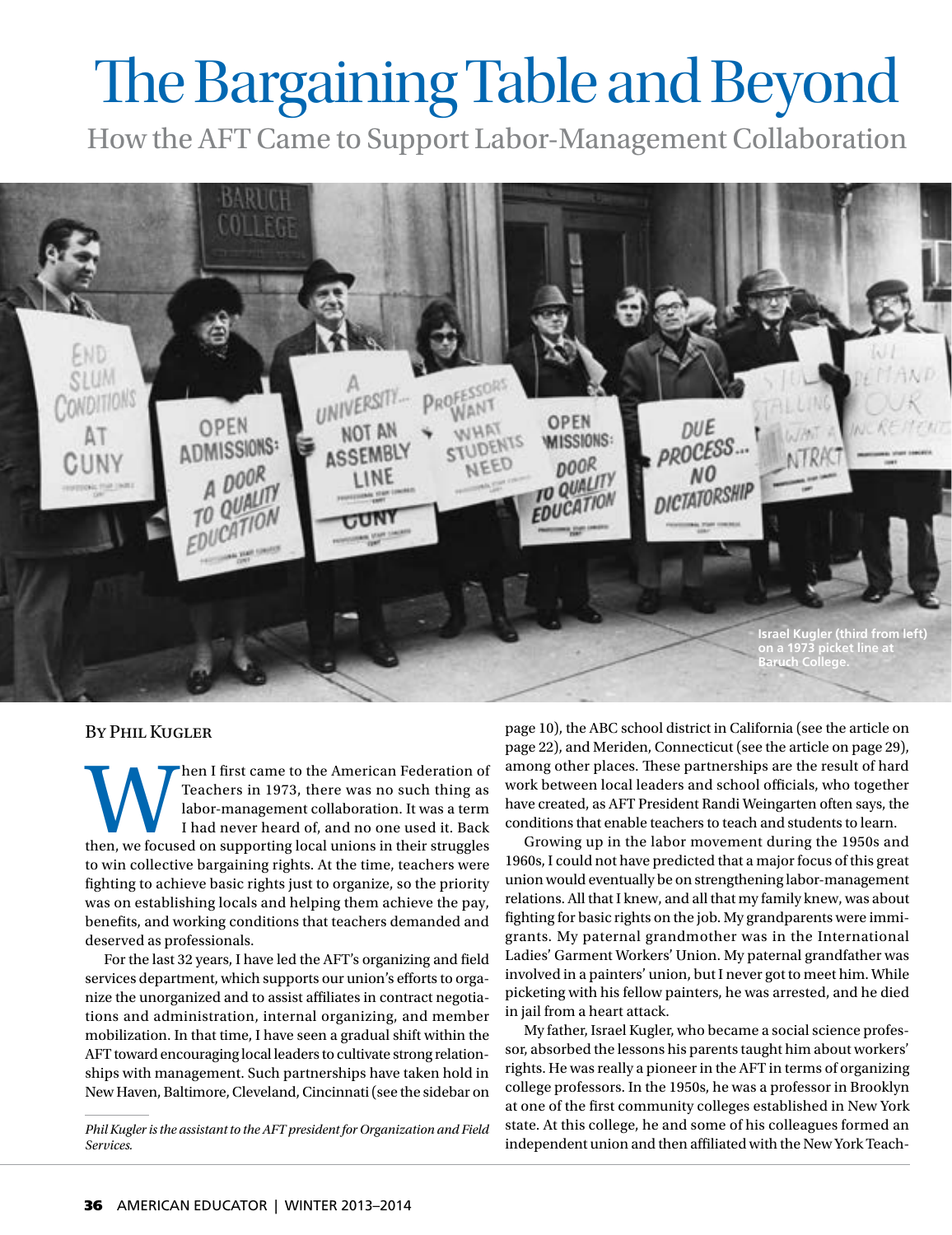

ers Guild, the AFT affiliate at the time in New York City. The Guild was one of the predecessor organizations of the United Federation of Teachers. My father eventually became vice president of the UFT for colleges and universities, and later became president of a New York City metropolitan higher education local. He also cofounded the Professional Staff Congress, a union of faculty members at the City University of New York, which now represents more than 25,000 faculty and staff members.

I've been around organizing all my life; it was something my parents constantly discussed at home. We lived in one of the first cooperative housing developments in Queens. Albert Shanker, the late president of the AFT, grew up 8 to 10 blocks away in another housing development. He taught at Junior High School 126 in our neighborhood; so did George Altomare, a founder of the UFT, its vice president for high schools, and later its director of worker education, who lived in the same housing development as us. Eli Trachtenberg also lived in the area and was an activist in the UFT; he was an architect of local school chapter development in the union. (His work was so instrumental that the UFT created an award in his honor.) In fact, Shanker and Altomare were my counselors at summer camp.

Underneath New York City's Triborough Bridge (renamed the Robert F. Kennedy Bridge in 2008) is a stadium on Randall's Island. When the UFT was first organizing for recognition, it would hold its rallies on Randall's Island. I remember more than one occasion when UFT leaders would come over to our apartment after a rally to watch the news coverage on TV. I'd be walking around carrying cookies and drinks. I was about 13 or 14 years old. I was no stranger to politics. I would march with my parents on picket lines and in Labor Day parades. In 1963, I rode on a UFT bus to attend the March on Washington for Jobs and Freedom.\* The importance of the labor movement was deeply ingrained in me.

I pretty much knew in high school and college that I wanted to pursue a career in the labor movement. I went to Oberlin College in Ohio, where I helped develop a chapter of Young Democrats. We had 250 dues-paying members. When Barry Goldwater ran against Lyndon Johnson for president in 1964, we organized students to walk precincts for Johnson in Cleveland and other **Albert Shanker teaching a class at the Harvard University School of Education in 1987.**

communities along Lake Erie. I drove around candidates for state legislature and went to union functions for the United Auto Workers and the steelworkers.

On my summers off from college in 1965 and 1966, I got my Coast Guard papers and worked on merchant ships, joining the Seafarers International Union. In the summer of 1967, I worked in a steel mill in Cleveland. Foster Stringer, the former head of the AFT's human rights department, worked in the same steel mill. He was the first African American foreman there. At the time, I didn't know him, but we probably passed each other there. I took the job because I wanted to earn money and work in the political campaign for Carl Stokes, who became the first African American mayor of Cleveland.

In 1968, when I graduated, I was all set to go to graduate school in labor relations. But the summer before I was to enroll, as I waited once again for my merchant ship assignment one day in the Brooklyn union headquarters, I was called to the office of the president of the Seafarers International Union, Paul Hall. I spent three or four hours talking with him about the union, the labor movement, politics, and my career plans. He suggested I delay going to graduate school and work on merchant ships for several years to learn what the workers, who experienced high rates of alcoholism and divorce, really faced on the job. So I took his advice.

When I first came to the AFT in 1973, there was no such thing as labor-management collaboration. It was a term I had never heard of, and no one used it.

After that experience, I attended graduate school at the New York State School of Industrial and Labor Relations (now the ILR School at Cornell University). I accepted an internship at the AFL-CIO in legislation, where I worked for a year. Then I heard that the AFT had just merged with the National Education Association in New York (becoming the New York State United Teachers) and had brought in 90,000 members. Because of this, the AFT was expanding its staff and wanted to build up its legislative and political operation. Since my internship was in legislation, I applied. In those days, the executive committee of the AFT executive council interviewed every prospective staff person prior to hire. As I walked into the room for my interview, I saw all these people I knew: Al Shanker; Mary Ellen Riordan, the former president of the Detroit Federation of Teachers; and Frank Sullivan, the former president of the Philadelphia Federation of Teachers; among others. Needless to say, I got the job. I started at the AFT when I was 26 years old as assistant director of legislation.

<sup>\*</sup>For more on the March on Washington, see our package on the march's 50th anniversary in the Fall 2013 issue of *American Educator*, available at www.aft.org/ [pdfs/americaneducator/fall2013/MOW.pdf.](www.aft.org/pdfs/americaneducator/fall2013/MOW.pdf)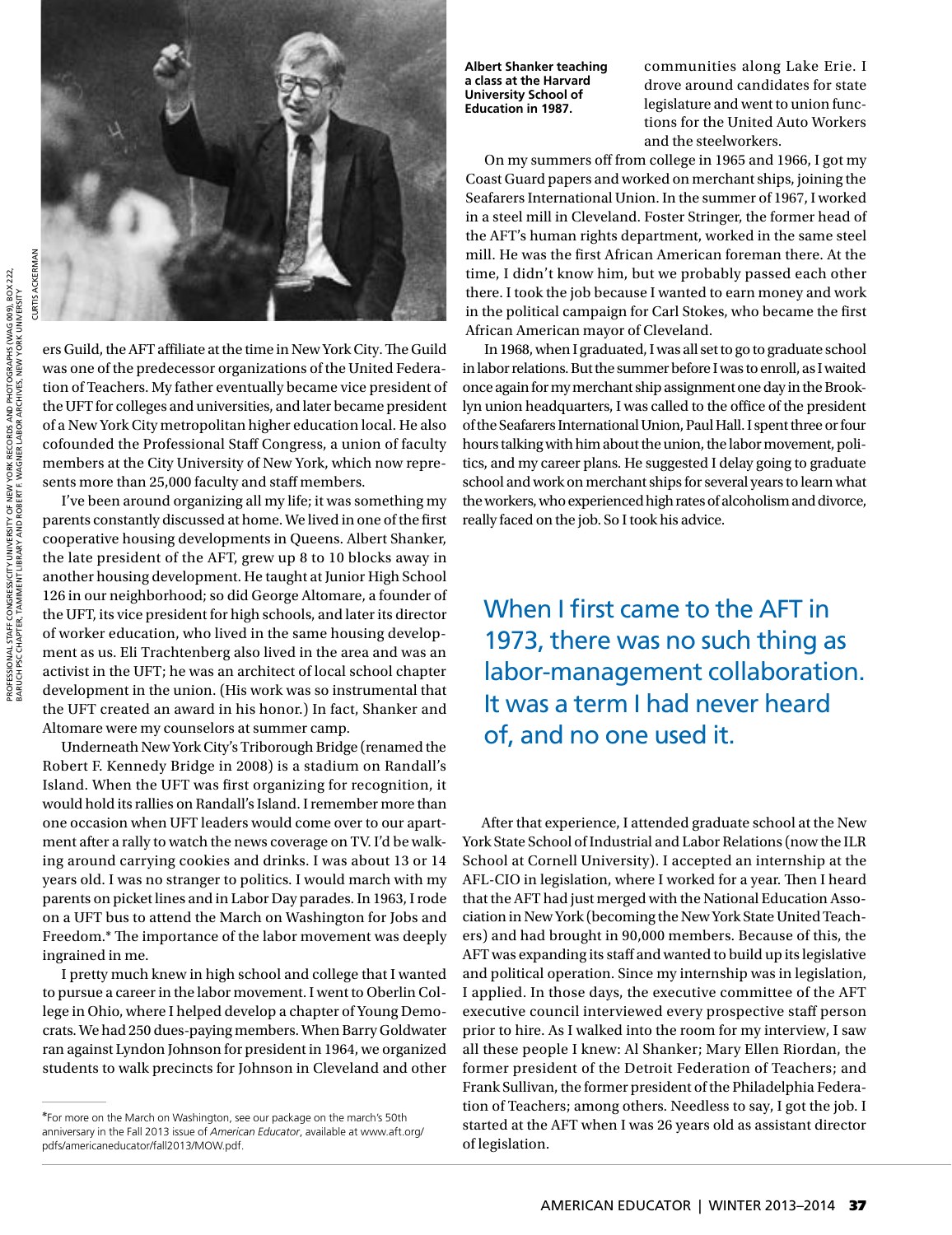OB FILA, COURTESY OF CHICAGO TEACHERS UNION; LORRIE ANNE GHERALDI BOB FILA, COURTESY OF CHICAGO TEACHERS UNION; LORRIE ANNE GHERALDI

At the AFT, Shanker asked all professional staff to spend some time out in the field. I was assigned to a campaign in Jefferson Parish, Louisiana. We won that campaign, and it was there that I developed a strong interest in organizing.

## Building Bridges after Bleak Times

As I mentioned earlier, in the 1970s, there was no such thing as collaboration between labor and management. In the early 1960s when the AFT was pushing for collective bargaining, the response from critics of the labor movement was that collective bargaining was for blue-collar workers, and for teachers to go after it was unprofessional. Al Shanker would tell stories about his time as a young math teacher in New York City. He was desperate for support, and the first time the assistant principal opened the door to his classroom, Al remembered saying to himself, "Great! He's coming in to observe my class and to give me help." But instead of helping him, the assistant principal poked his head in the classroom and said, "Mr. Shanker, do you see the rolled-up paper balls on the floor? Very unprofessional. Very unprofessional." Al was demoralized. On top of that, teachers suffered other indignities, such as snow patrol, when they had to shovel snow outside of the school, and bathroom patrol, when they had to monitor students as they used the restroom.

Al saw that teachers worked in this rigid, top-down, command-

Shanker realized the labor movement in education needed to build bridges to the business community and to power centers. His forward thinking came out of a bleak time.



and-control structure, in which they were not expected to ask questions, make suggestions, or receive help. They were also poorly paid, at a time when the economy was experiencing tremendous growth after World War II. All sorts of opportunities were opening up: veterans were taking advantage of the GI Bill and attending college, and the suburbs were growing, as was the middle class, yet teachers were being left way behind.

So conditions were ripe for a revolution. During the war, people had fought for this country and for democracy abroad, but when they came home, they were denied rights in the workplace. There were no collective bargaining laws; just the law of the jungle. If teachers and other public employees went on strike, state laws often dictated they would be fired. The state labor relations laws granting collective bargaining rights to teachers and other public employees came later and were designed to regulate collective bargaining and actually limit the rights in certain ways. The whole idea of teacher rights captivated the imagination of a courageous group of people, many of whom—like Al—went to jail for these rights. They believed that educators and other public employees deserved the same rights as workers in the private sector. At the same time, these leaders cared very much about students. But without the ability to have a voice, to have basic rights of recognition, they realized they could not help children.

In 1975, Al asked me to become a field director in the organizing department. At that time, it was chaotic at the AFT. I remember having more than 40 strikes going on simultaneously all across the country. I also recall one year when we had the Chicago and New York City locals on strike at the same time. This was after the initial recognitions to engage in collective bargaining. Chicago was striking almost every year for a period of time, sometimes several years in a row, until the union was able to secure a multiyear agreement.

One by one by one, in the 1960s and 1970s, AFT locals—in cities such as New York, Philadelphia, Chicago, Pittsburgh, Kansas City, Toledo, and Minneapolis—were winning collective bargaining representation in election after election. Sometimes we wouldn't win. There was a lot of strife getting that first, basic recognition, and even strife getting the initial contract and successor agreements. One of the things that actually slowed us down was the passage of state laws before we were ready, because we didn't have the resources to go everywhere at once to organize. The laws provided the framework for teachers to engage in collective bargaining. The NEA, which already had a membership presence in these states with the new bargaining laws in place, took advantage of the opportunity to win recognition in many places.

A seminal moment for Al came in the middle of all this. Shortly after he assumed the presidency of the AFT (he was president of the AFT and the UFT simultaneously for quite a while), New York City nearly went bankrupt. In 1975, the city laid off 20,000 teachers. As a response to the chaos that the mass layoffs created in the schools, there was basically a runaway strike. But he did not want the strike. He did not think it would make a difference in terms of what the city faced and the kind of issues the union had to deal with under these circumstances.

**Albert Shanker addressing the crowd in 1968 on Randall's Island in New York City, the site of many UFT rallies.** 

But the strike was the only option people knew. It was a last-resort weapon of choice that had been used with success in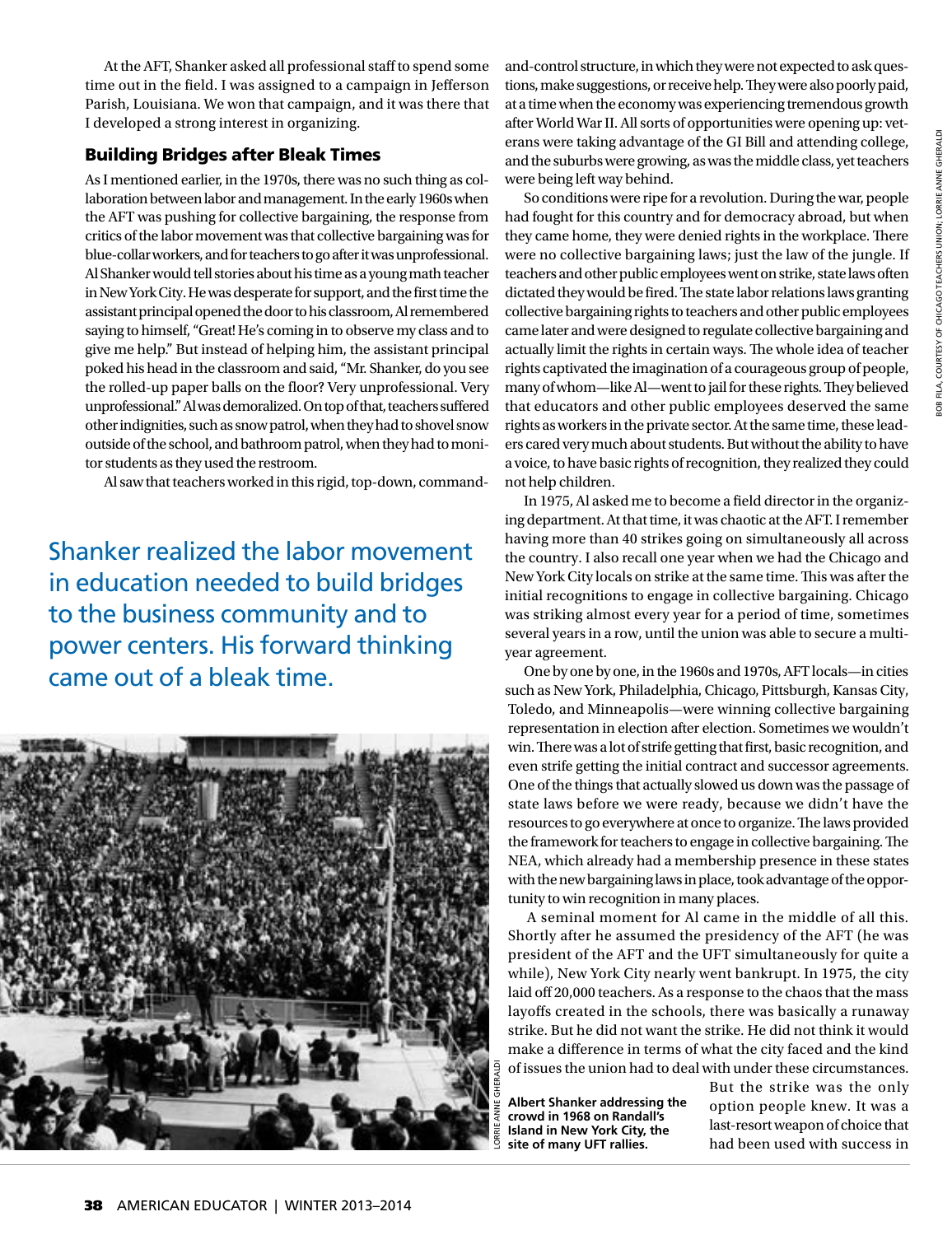

the past. So they went on strike for two weeks, but they won little as a result.

The Boston Teachers Union was also voting on a strike at this time, and Al was just flat-out depressed. He realized the labor movement in education needed to think beyond the tools and strategies and tactics that we had used up to that point. We needed to be thinking about how to build bridges to the business community and to power centers, to start making arguments about the importance of high-quality public education in meeting the workforce needs of business and effectively competing in a world economy. Al's forward-thinking approach came out of this bleak time, and it meant a big change of direction for the AFT. When he became president, we started building up an educational issues department. And Al started traveling to meet with prominent people outside of education. I remember QuEST (Quality Educational Standards in Teaching, later renamed TEACH) professional issues conferences sponsored by the AFT where we brought in CEOs of major corporations to give presentations about the importance of public education.

Of course, Al was way ahead of the rest of the union. He was brilliant enough to see that we had to do something different.

Another moment when Al saw the need for the union to change was in 1983 with the release of the report *A Nation at Risk*. It basically criticized curriculum, student performance, our whole education system. Every single public education group reacted extremely defensively, except for the AFT. We embraced it and said the commission is right. There *is* something wrong. We're slipping. We're not competing. And we presented it as—don't forget this was still the Cold War—a national defense issue. We invited President Ronald Reagan to an AFT convention in Los Angeles, and he came. My point is that Al was traveling in these circles to do his best, frankly, to keep a lot of balls in the air and build support for public education, higher standards, early childhood education, and sensible evaluation. He was tinkering with lots of thoughts about reform.

One of those reforms came from the Toledo Federation of Teachers. Its president at the time, Dal Lawrence, had started a Peer Assistance and Review (PAR) program.\* PAR releases "consulting" teachers, who have excelled in the classroom, from teaching duties so they can mentor new teachers and support struggling veteran teachers. These teachers also make recommendations to a districtunion committee on whether the teachers they are assisting are ready **Left, members of the Chicago Teachers Union vote on whether to strike in 1975. Right, members of Local 1352 in San Francisco walk the picket line in the 1970s.**

to work independently, need further help, or should leave the profession. I read about Dal's work in the Toledo Federation of Teachers' newspaper and showed it to Al. He liked the idea and invited Dal to present PAR at an AFT executive council meeting. Dal was virtually shouted out of the room by all these local and state leaders who said they didn't want anything to do with this. They said the union's role was to defend teachers. In a decentral-

Collaboration may be more difficult to achieve in education than in any other field because you don't have stability. The only stable force is the union.

ized union with autonomous affiliates, like the AFT, change happens slowly. Today, many years after Dal's presentation, several AFT locals have embraced PAR, a program that is based on teachers' commitment to educational quality and an appreciation for their contributions. Because it is a partnership reaching well beyond traditional collective bargaining, it is a great example of labor-management collaboration.

<sup>\*</sup>To learn more about PAR, see "Taking the Lead: With Peer Assistance and Review, the Teaching Profession Can Be in Teachers' Hands," in the Fall 2008 issue of *American Educator*, available at www.aft.org/pdfs/americaneducator/fall2008/goldstein.pdf.